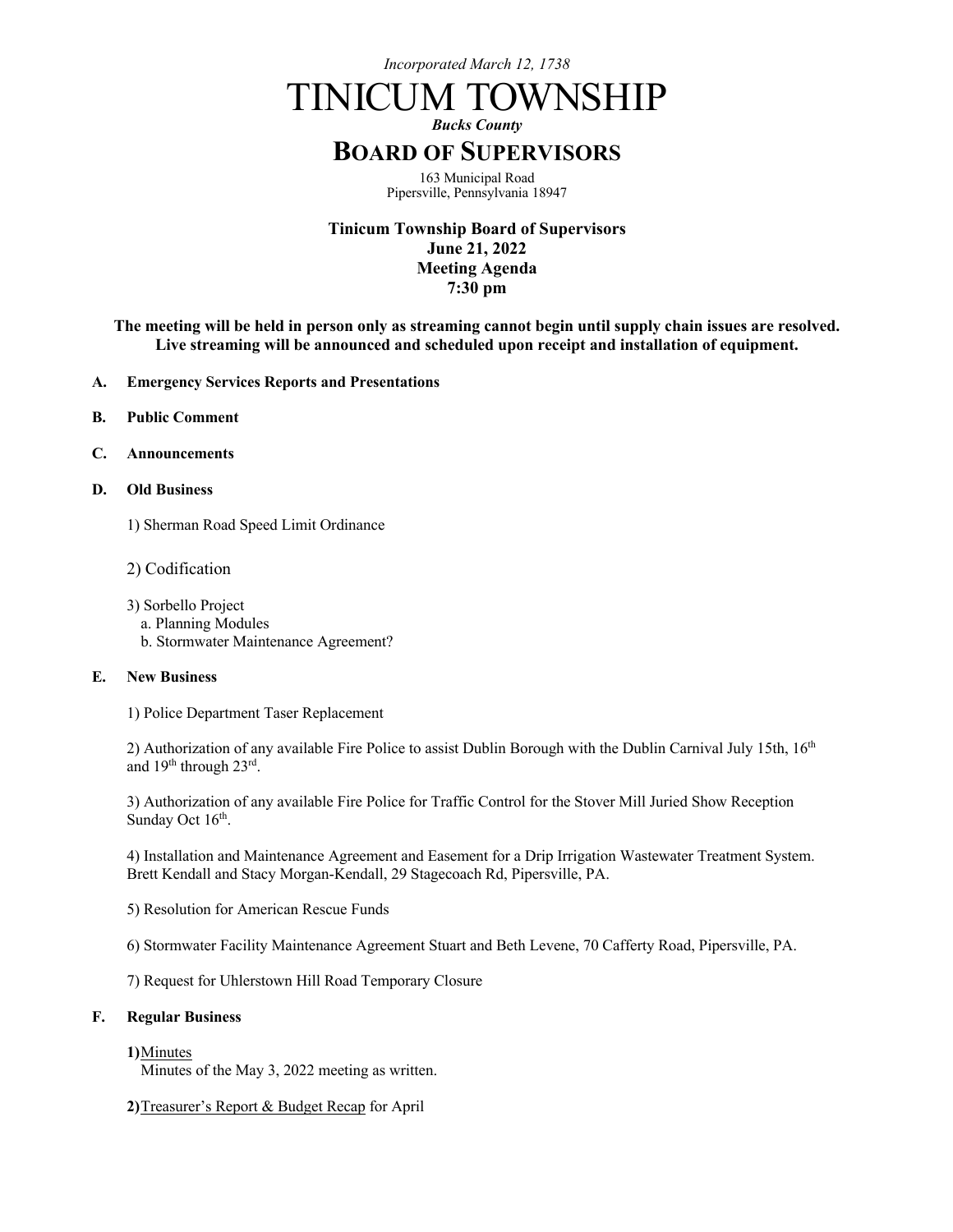# **3)** Payroll Report

Payroll Reports for the period ending May 6 in the amount of \$28,421.40; May 20 in the amount of \$33,192.37; June 3 in the amount of \$ 29,253.45.

# **4)** Disbursements:

*Preliminary List - Items may be added as necessary*

| <b>General Fund</b>                         | <b>Amount</b> | Memo                                          |
|---------------------------------------------|---------------|-----------------------------------------------|
| PA Dept of Labor and Industry - SWIF        | \$16,769.00   | Fire Company Workers Comp                     |
| Earth Link                                  | \$61.90       | April and May webhosting                      |
| Delaware Valley Workers Compensation Trust  | \$5,835.75    | Workers Comp WCPREM21-TINIC2                  |
| Delaware Valley Insurance Trust             | \$10,682.75   | 2019 Quarter two Commercial Insurance         |
| <b>Ricoh Americas Corp</b>                  | \$93.00       | copier lease                                  |
| Met-Ed                                      | \$17.69       | <b>Electricity Park</b>                       |
| Keystone Municipal Services Inc             | \$4,635.00    | Bldg and Zoning Services 4-19 thru 4-28       |
| Met-Ed                                      | \$181.59      | <b>Electricity PWD</b>                        |
| Met-Ed                                      | \$328.41      | <b>Electricity Police and Admin</b>           |
| Campbell Durrant Beatty Palombo & Miller PC | \$390.00      | Legal Services                                |
| <b>Staples Credit Plan</b>                  | \$57.27       | <b>Police Supplies</b>                        |
| Pennteledata                                | \$316.55      | Pennteledata                                  |
| Met-Ed                                      | \$28.11       | <b>Electricity Traffic Light</b>              |
| Courier Times, Inc.                         | \$1,633.71    | Public Notices bids exec and audit completion |
| Cooper Mechanical                           | \$5.63        | Cooper Mechanical - fitting                   |
| ReadyRefresh                                | \$153.48      | <b>Bottled water</b>                          |
| Allied Administrators for Delta Dental      | \$696.16      | Allied Administrators for Delta Dental        |
| <b>Richard Balukas</b>                      | \$650.00      | Richard Balukas refund of unused escrow       |
| Aflac Business Services                     | \$218.46      | February Supplement Insurance withheld        |
| United Healthcare Insurance Company         | \$12,306.87   | 2022 Monthly Health Insurance                 |
| <b>Harris and Harris</b>                    | \$3,907.50    | Legal Services April                          |
| Service Electric Telephone                  | \$375.15      | <b>Telephone Service</b>                      |
| Keystone Municipal Services Inc             | \$5,378.00    | Bldg and Zoning Services May 3-May 12         |
| <b>Uniform Gear</b>                         | \$1,890.00    | <b>Police Uniform Supplies</b>                |
| Davidheiser's                               | \$56.00       | Calibration- Police Timing Equip              |
| Leaf                                        | \$73.31       | Police Copier                                 |
| Help Now                                    | \$75.00       | Police IT                                     |
| Fred Beans Ford                             | \$1,867.92    | wiring harness sensors and fuel line          |
| Madden Mead                                 | \$74.03       | Reimbursement - Interview Exp                 |
| Staples Credit Plan                         | \$8.17        | <b>Staples Credit Plan</b>                    |
| Delguerico's Disposal Service               | \$155.00      | <b>Trash and Recycling Service</b>            |
| Verizonwireless                             | \$207.45      | <b>Police Wireless</b>                        |
| <b>VISA</b>                                 | \$8.51        | Supplies                                      |
| <b>Merry Maids</b>                          | \$115.00      | <b>Merry Maids</b>                            |
| Hartford Insurance                          | \$459.53      | Life and Dis Insurance                        |
| WEX, Inc                                    | \$578.14      | Police Fuel                                   |
| Gary's Septic Service, Inc.                 | \$285.00      | Septic Tank Cleanout                          |
| Wehrung's                                   | \$16.99       | Wehrung's                                     |
| <b>Merry Maids</b>                          | \$115.00      | <b>Merry Maids</b>                            |
| Wynn Associates Inc.                        | \$3,725.33    | Wynn Associates Inc.                          |
| ET&T Eastern Telephone And Tel              | \$5,806.13    | ET&T Eastern Telephone Deposit                |
| Pennteledata                                | \$423.47      | Internet Modems                               |
| <b>PSATS UC GROUP TRUST</b>                 | \$970.99      | QTR 1 2022 Uniform                            |
| Keystone Municipal Services Inc             | \$4,144.50    | Bldg & Zoning 5/17 - 5/26                     |
| Met-Ed                                      | \$122.73      | Met-Ed 419 PWD                                |
| Met-Ed                                      | \$293.09      | Electricity Police and Admin                  |
| Met-Ed                                      | \$17.34       | <b>Electricity Park</b>                       |
| <b>Ricoh Americas Corp</b>                  | \$133.42      | Copier Lease                                  |
| Met-Ed                                      | \$27.65       | <b>Electricity Traffic Light</b>              |
| <b>PSATS</b>                                | \$200.00      | <b>Flagger Training PWD</b>                   |
|                                             |               |                                               |
| Keystone Municipal Services Inc             | \$4,144.50    | Bldg & Zoning 34403 5/17 - 5/26               |
| B. Jeannie Kauffman                         | \$250.00      | ZHB Centennial Barn Stenography               |